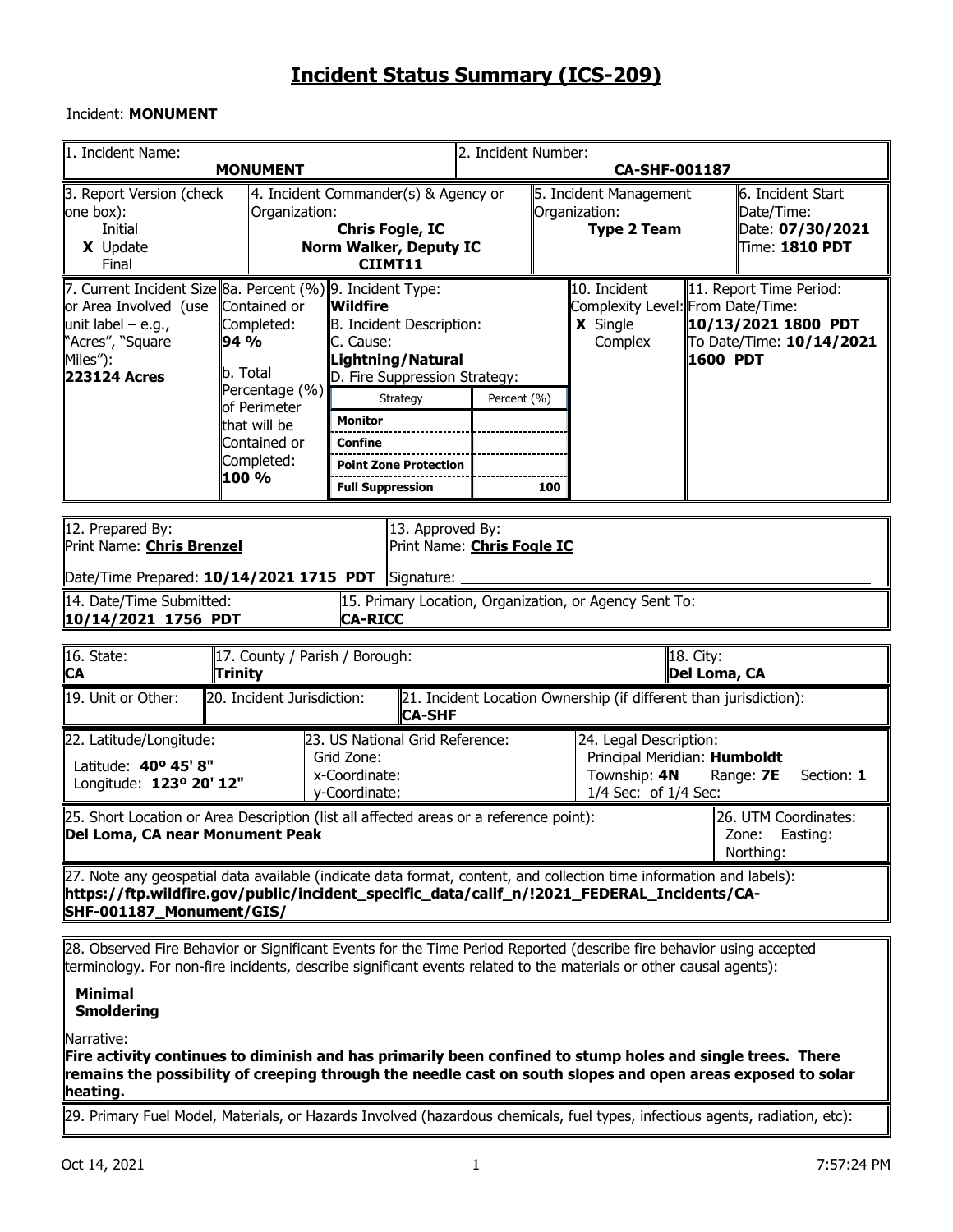## Incident: **MONUMENT**

#### **Timber (Grass and Understory) Timber (Litter and Understory) Brush (2 feet)**

#### Narrative:

**The primary carrier of fire at lower elevations is grass and shrub mix. In the mid to upper elevation the fuels are heavy forest litter with shrubs and small trees. There are pockets of heavy dead and down. Fuels are fully cured and available for ignition.**

| 30. Damage Assessment Information (summarize<br>damage and/or restriction of use or availability to | A. Structural Summary                    | B. # Threatened (up to<br>72 hrs) | C. $#$<br>Damaged | $D. \#$<br>Destroyed |
|-----------------------------------------------------------------------------------------------------|------------------------------------------|-----------------------------------|-------------------|----------------------|
| residential or commercial property, natural resources,                                              | E. Single Residences                     |                                   |                   | 20                   |
| critical infrastructure and key resources, etc):                                                    | F. Multiple Residences                   |                                   |                   | o                    |
|                                                                                                     | G. Mixed Commercial /<br>Residential     |                                   |                   |                      |
|                                                                                                     | H. Nonresidential Commercial<br>Property |                                   |                   |                      |
|                                                                                                     | I. Other Minor Structures                |                                   |                   | 31                   |

| 31. Public Status Summary:                          |                             |                                    | 32. Responder Status Summary:               |                                        |                             |                                    |                                    |  |  |  |
|-----------------------------------------------------|-----------------------------|------------------------------------|---------------------------------------------|----------------------------------------|-----------------------------|------------------------------------|------------------------------------|--|--|--|
| C. Indicate the Number of Civilians (Public) Below: |                             |                                    | C. Indicate the Number of Responders Below: |                                        |                             |                                    |                                    |  |  |  |
|                                                     | Previous<br>Report<br>Total | A. $#$ this<br>Reporting<br>Period | <b>B.</b> Total<br>$# to-$<br>date          |                                        | Previous<br>Report<br>Total | A. $#$ this<br>Reporting<br>Period | <b>B.</b> Total<br>$# to-$<br>date |  |  |  |
| D. Fatalities                                       |                             |                                    | 0                                           | D. Fatalities                          |                             |                                    |                                    |  |  |  |
| E. With Injuries/Illness                            |                             |                                    | 0                                           | E. With Injuries/Illness               | 14                          | o                                  | 14                                 |  |  |  |
| F. Trapped/In Need of Rescue                        |                             |                                    | 0                                           | F. Trapped/In Need of Rescue           |                             |                                    |                                    |  |  |  |
| G. Missing                                          |                             |                                    | 0                                           | G. Missing                             |                             |                                    |                                    |  |  |  |
| H. Evacuated                                        |                             |                                    | 0                                           | H. Evacuated                           |                             |                                    |                                    |  |  |  |
| I. Sheltering in Place                              |                             |                                    | 0                                           | I. Sheltering in Place                 |                             |                                    |                                    |  |  |  |
| J. In Temporary Shelters                            |                             |                                    | 0                                           | J. In Temporary Shelters               |                             |                                    |                                    |  |  |  |
| K. Have Received Mass<br>Immunizations              | 0                           |                                    | 0                                           | K. Have Received Mass<br>Immunizations |                             |                                    |                                    |  |  |  |
| L. Require Immunizations                            | n                           |                                    | 0                                           | L. Require Immunizations               |                             |                                    |                                    |  |  |  |
| M. In Quarantine                                    | 0                           |                                    | 0                                           | M. In Quarantine                       |                             |                                    |                                    |  |  |  |
| N. Total # Civilians (Public)<br>Affected:          | 0                           |                                    | 0                                           | N. Total # Responders Affected:        | 14                          | 0                                  | 14                                 |  |  |  |

| 33. Life, Safety, and Health Status/Threat Remarks:                                                                                           | 34. Life, Safety, and Health Threat |         |
|-----------------------------------------------------------------------------------------------------------------------------------------------|-------------------------------------|---------|
| 35. Weather Concerns (synopsis of current and predicted weather; discuss related                                                              | Management:                         |         |
| factors that may cause concern):                                                                                                              |                                     | Active? |
| Observed: High pressure strengthened across the fire area Tuesday,                                                                            | A. No Likely Threat                 | X       |
| allowing for a warming and drying trend. Areas of early morning fog<br>burned off by late morning yielding sunny skies. Temperatures Thursday | <b>B. Potential Future Threat</b>   |         |
| afternoon ranged from the upper 50s across upper slopes and ridgelines,                                                                       | C. Mass Notifications in Progress   |         |
| to the upper 60s along lower slopes and canyon floors. Humidity across                                                                        | D. Mass Notifications Completed     |         |
| the fire fell into the 25-35% range, while winds remained light and                                                                           | E. No Evacuation(s) Imminent        |         |
| lterrain driven.                                                                                                                              | F. Planning for Evacuation          |         |
| Forecast: High pressure will continue to strengthen over the area<br>through Friday allowing for a continued warming and drying trend.        | G. Planning for Shelter-in-Place    |         |
| Sunny skies will allow Fridaycs temperatures to warm into the low to mid                                                                      | H. Evacuation(s) in Progress        |         |
| 70s across lower slopes and valley floors, and mid to upper 60s along mid $\ $ I. Shelter-in-Place in Progress                                |                                     |         |
| and upper slopes. Afternoon humidity will fall into the upper teens and                                                                       |                                     |         |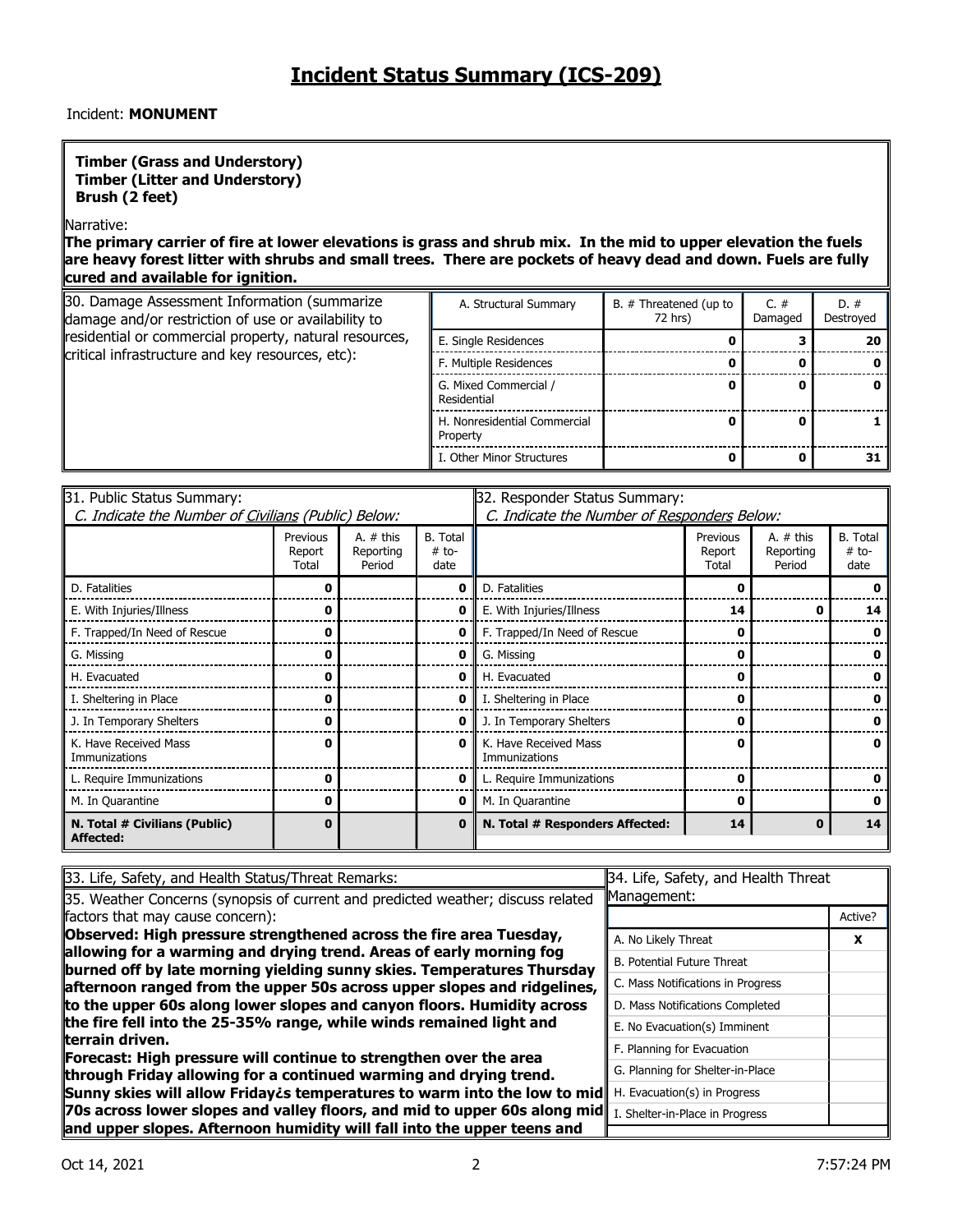#### Incident: **MONUMENT**

|           | $\vert$ 20s, while winds remain terrain driven. This warming will continue                                                                                                                                                                                                                                                                                                                                                                                                                                                                                                                                                                                                                                                                     |                                  | Active?  |
|-----------|------------------------------------------------------------------------------------------------------------------------------------------------------------------------------------------------------------------------------------------------------------------------------------------------------------------------------------------------------------------------------------------------------------------------------------------------------------------------------------------------------------------------------------------------------------------------------------------------------------------------------------------------------------------------------------------------------------------------------------------------|----------------------------------|----------|
|           | through Saturday, before a cold front accompanied by a band of rain                                                                                                                                                                                                                                                                                                                                                                                                                                                                                                                                                                                                                                                                            | J. Repopulation in Progress      |          |
|           | crosses the area later Sunday.                                                                                                                                                                                                                                                                                                                                                                                                                                                                                                                                                                                                                                                                                                                 | K. Mass Immunization in Progress |          |
|           |                                                                                                                                                                                                                                                                                                                                                                                                                                                                                                                                                                                                                                                                                                                                                | L. Mass Immunization Complete    |          |
|           |                                                                                                                                                                                                                                                                                                                                                                                                                                                                                                                                                                                                                                                                                                                                                | M. Quarantine in Progress        |          |
|           |                                                                                                                                                                                                                                                                                                                                                                                                                                                                                                                                                                                                                                                                                                                                                | N. Area Restriction in Effect    |          |
|           |                                                                                                                                                                                                                                                                                                                                                                                                                                                                                                                                                                                                                                                                                                                                                | O. Road Closure                  | x        |
|           |                                                                                                                                                                                                                                                                                                                                                                                                                                                                                                                                                                                                                                                                                                                                                | P. Trail Closure                 | X        |
|           |                                                                                                                                                                                                                                                                                                                                                                                                                                                                                                                                                                                                                                                                                                                                                | Q. Area Closure                  | <b>X</b> |
|           |                                                                                                                                                                                                                                                                                                                                                                                                                                                                                                                                                                                                                                                                                                                                                |                                  |          |
|           | 36. Projected Incident Activity, Potential, Movement, Escalation, or Spread and influencing factors during the next operational<br>period and in 12-, 24-, 48-, and 72-hour time frames:                                                                                                                                                                                                                                                                                                                                                                                                                                                                                                                                                       |                                  |          |
| 12 hours: | heavy fuels continues. Interior pockets continue to hold heat. Potential for roll out remains as trees<br>burnout. No expected increase in the fire perimeter.<br>Patchy frost after 2am. Otherwise, mostly clear, with a low around 33. West northwest wind 5 to 7<br>mph becoming calm in the evening.<br>Smoldering in areas of deep duff, stumps, dead and down will continue. The potential for reburn in                                                                                                                                                                                                                                                                                                                                 |                                  |          |
| 24 hours: | areas of heavy needle drop will continue. Start of a warming and drying trend for the rest of the week.<br>Patchy frost before 11am. Otherwise, sunny, with a high near 78. Light and variable wind.                                                                                                                                                                                                                                                                                                                                                                                                                                                                                                                                           |                                  |          |
|           | Minimal fire activity expected with an increase in RH. Smoldering in areas of deep duff, stumps, dead<br>48 hours: and down expected.<br>Sunny, with a high near 80. Calm wind.                                                                                                                                                                                                                                                                                                                                                                                                                                                                                                                                                                |                                  |          |
| 72 hours: | Minimal fire activity expected, heavies continue to hold heat and consume. Re-burn potential persists.<br>Rain likely after 11am. Mostly cloudy, with a high near 65. West southwest wind 5 to 7 mph. Chance of<br>precipitation is 60% eastern flanks of the fire-90% western flanks. for . New precipitation amounts of<br>less than a tenth of an inch possible.                                                                                                                                                                                                                                                                                                                                                                            |                                  |          |
|           | Overall, minimal fire activity expected. Confidence is fairly high in the development of<br>rainfall during the coming week possibly starting Sunday October 17th as a vigorous<br>midlevel wave and associated surface cold front move east across NWRN CA. Rainfall up<br>to a half inch is forecast to occur across west facing slopes in Del Norte County and<br>Humboldt Counties with rain fall dropping off as you move east. In addition, strong<br>forcing for ascent and cold midlevel temperatures will aid in a steep lapse rate<br>environment that will favor sufficient CAPE profiles for a few thunderstorms in the<br>Anticipated after 72 hours: vicinity of the Humboldt and Del Norte coasts Sunday afternoon and evening. |                                  |          |
|           | Model guidance valid during mid to late next week features persistent upper troughing<br>over the NERN PAC. That evolution will support a series of embedded waves moving<br>east toward the west coast, which may yield multiple periods of mainly beneficial<br>rainfall. Locations such as the coast and the Mount Shasta area could see significant<br>precipitation, but most other areas will be downsloped or otherwise sheltered. That<br>being said, if the trajectory turns more southwesterly, we could have a real wet week<br>ahead of us.<br>137. Strategic Objectives (define planned end-state for incident):                                                                                                                  |                                  |          |

egic Objectives (define planned end-state for incident):

#### **Management Objectives:**

**Ensure safety for firefighters and the public through hazard recognition and application of the risk management process.** 

**Protect property - both public and private - including the following assets: Hwy 299 corridor, commercial timber lands, natural resource values of Trinity Alps Wilderness, designated wild and scenic rivers and inventory roadless areas.** 

 $\mathsf{I}$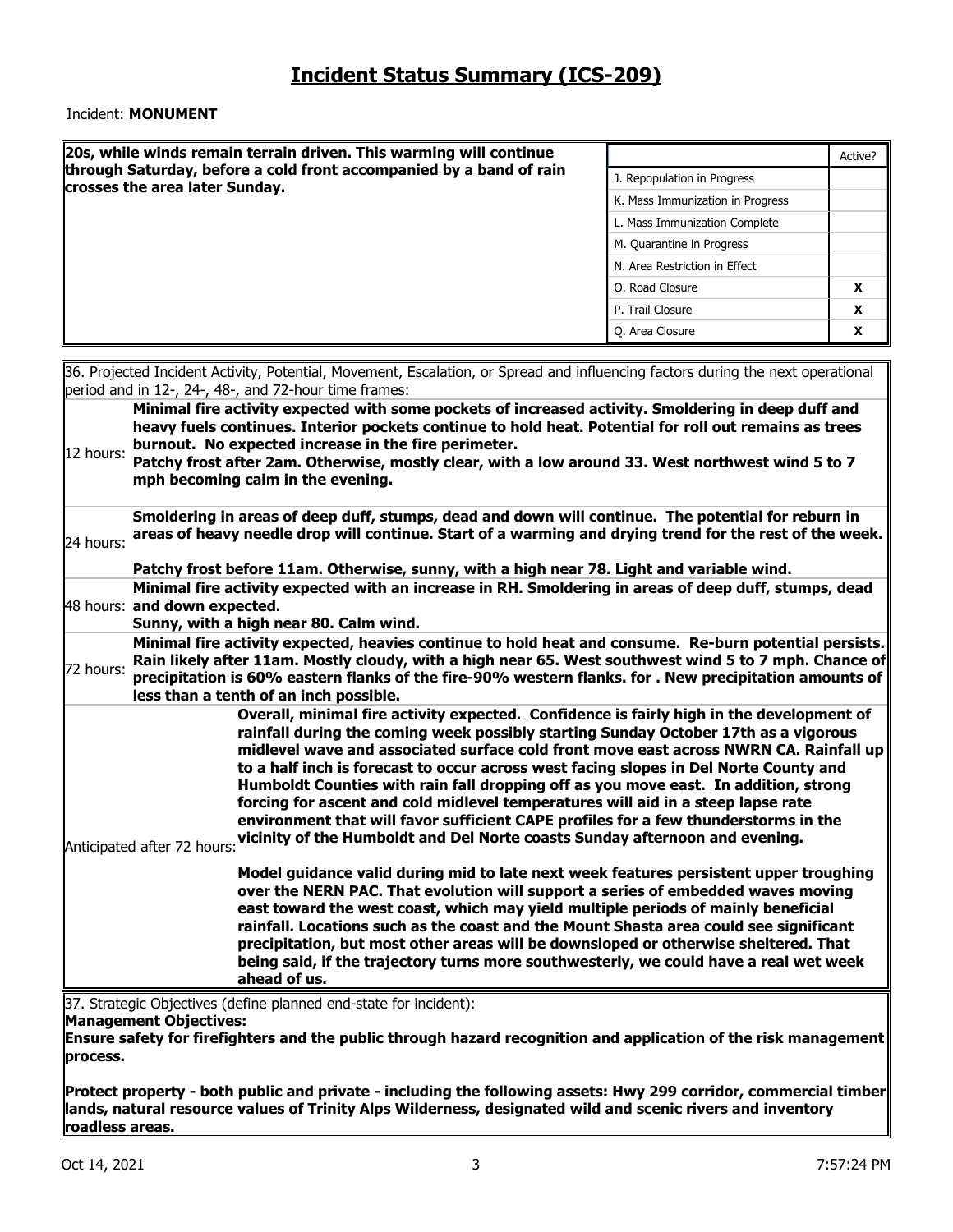#### Incident: **MONUMENT**

**Mitigate the spread of Covid-19, abiding by local measures, and enforcing and instituting 2020 precautions.** 

**Integrate with cooperating agencies to protect private and public property of Junction City, Burnt Ranch, Trinity Village, Hayfork and Hyampom.** 

**This is a full suppression incident. Roads, ridges, and other natural or manmade breaks and features will be utilized to increase holding opportunities to keep the fire as small as possible.** 

**Coordinate with resource advisors to minimize natural and cultural resource damage. Conduct suppression** 

**Operational Objectives:** 

Protect values of concern by ensuring fire remains in current footprint.

**Provide aerial resources for initial attack within the Temporary Flight Restriction area.** 

**repair activities in line with the objectives identified in the Fire Suppression Repair Plan.** 

38. Current Incident Threat Summary and Risk Information in 12-, 24-, 48-, and 72-hour timeframes and beyond. Summarize primary incident threats to life, property, communities and community stability, residences, health care facilities, other critical infrastructure and key resources, commercial facilities, natural and environmental resources, cultural resources, and continuity of operations and/or business. Identify corresponding incident-related potential economic or cascading impacts: 12 hours: **substations, domestic water sources including streams, rivers, and wells. Hazard trees and the Communities: Numerous communities were affected by the fire and as the fire threat continues to diminish, the main threat will be unstable slopes and hazard trees near homes and critical travel routes. Emergency suppression repair work is being done to stabilize areas that were impacted by suppression activities, but a threat of mud and debris flows from late fall and winters rains could heavy impact these areas before the work can be completed. Commercial: Recreation industry, including river rafting, guide operations, fishing and hunting, and tourism continue to be impacted by the closures. These closures reduces the number of people visiting the area effecting tax revenue and sales at local business that count on income related to these outdoor activities. Infrastructure: PG&E Transmission lines, PG&E and Trinity County PUD distribution lines, PG&E movement of burned unstable slopes could impact the 299 which is the major East/West travel corridor to the coast. Any heavy rains could cause serious impacts to highway. Natural resources: Trinity Alps Wilderness. Threatened and Endangered Species and habitat: Northern Spotted Owl, Fisher, Coho Salmon, Chinook Salmon. Watersheds: Mainstem and East Fork North Fork Trinity River watershed with anadromous fish habitat. Cultural: Archeologic sites including historic and pre-historic. Native American cultural, ceremonial, and botanical sites.** 24 hours: **Threats remain.** 48 hours: **All threats remain.** 72 hours: **east. This rain could be locally heavy at times. This could cause movement of the unstable burned Rain and high elevation will be impacting the fire area heavier on the western side and decreasing to slopes and effecting travel corridors and infrastructure.** Anticipated after 72 hours: **a period of wetting rain is now forecast for the coming week and guidance is indicating All areas previously discussed will could still be impacted. Weather will be changing and possibility of rain and snow mix and thunderstorms along the coast.** 39. Critical Resource Needs in 12-, 24-, 48-, and 72-hour timeframes and beyond to meet critical incident objectives. List resource category, kind, and/or type, and amount needed, in priority order: 12 hours: **3- Type 2 Crews, 4-TFLD, 4- HEQB, 4- Feller Bunchers, 4- FELB, 5- FMODS, 4- Skidders, 1- Type 1 grader.** 24 hours: **Critical to incident needs.**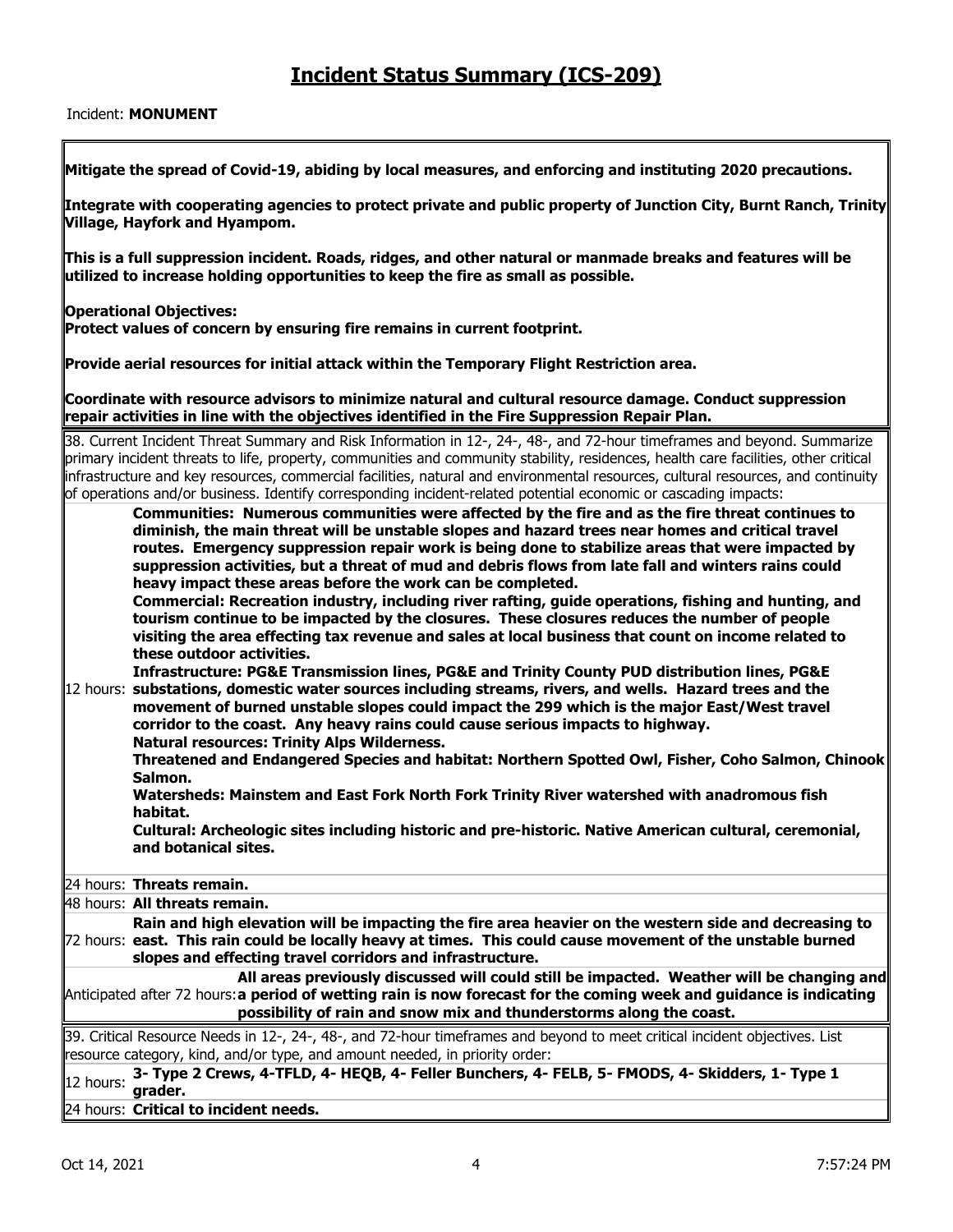## Incident: **MONUMENT**

48 hours: **Remain the same.**

72 hours: **Resources are critical to incident.** 

Anticipated after 72 hours:**Any unfilled resources remain critical to incident success.** 

40. Strategic Discussion: Explain the relation of overall strategy, constraints, and current available information to:

1) critical resource needs identified above,

2) the Incident Action Plan and management objectives and targets,

3) anticipated results.

Explain major problems and concerns such as operational challenges, incident management problems, and social, political, economic, or environmental concerns or impacts.

 **Ensure current level of containment is not compromised by monitoring and patrolling by air in a effort to minimize impacts to communities and values at risk. Fire continues to smolder in the Divisions I and L, although the threat continues to diminish. The current strategy being implemented is prioritized in the following order: life, structure defense/perimeter control, suppression rehab and hazard tree mitigation. The overall objective is**  meet strategic goals while also targeting a transfer of the incident to a local organization in the next 9 days. **This is dependent on maintaining the current workforce through replacement of resources as they time out and increasing some specific resource types to meet the need of the suppression rehab standards. Approximately 48% suppression repair lines have been repaired including hazard tree mitigation and 170 miles remain.** 

41. Planned Actions for Next Operational Period:

**Keep fire within existing containment lines and continue to build direct line where safe to do so. Continue to determine the appropriate number, type, and kinds of resources to accomplish planned repair work. Reduce hazards along travel corridors within the fire interior. Utilize the suppression repair plan in coordination with resource advisors to implement and track suppression repair. Repair and suppression resources will backhaul excess equipment with an emphasis on accountable property. Remote areas of the fire will be monitored and patrol by air.**

42. Projected Final Incident Size/Area (use unit label – e.g., "Acres", "Square Miles"): **225,000**

43. Anticipated Incident Containment or Completion Date: **11/01/2021**

44. Projected Significant Resource Demobilization Start Date:

45. Estimated Incident Costs to Date: **\$157,514,214.00**

46. Projected Final Incident Cost Estimate: **\$162,000,000.00**

47. Remarks (or continuation of any blocks above – list block number in notation):

**All State Resources from states other than CA remain consolidated under the State Column Incident continues to be managed from the ICP in Redding with operational and overhead working from three camps Weaverville, Hayfork and Willow Creek. As work is completed over the following week or so the need for additional camps will be reassessed and possibly consolidated in alignment with cost containment and incident needs. Cal-Trans is working with the incident to allow incident traffic through the road closures and they have shifted the construction schedule to help us get the work done on the NW areas of the fire. Looking out at the longer term forecast there will be the potential next week for the first in a series of wetting storms and high elevation snow over the fire area starting on Sunday. Heavy equipment and miscellaneous overhead remain as critical resources to complete the work.**

| 49. Resources (summarize resources by category, kind, and/or type; show # of resources on top 1/2 of box, show # of<br>personnel associated with resource on bottom 1/2 of box): |             |                 |                 |     |      |      |          |              |      |              |             |             |      |      |             |              |              |             |                    |
|----------------------------------------------------------------------------------------------------------------------------------------------------------------------------------|-------------|-----------------|-----------------|-----|------|------|----------|--------------|------|--------------|-------------|-------------|------|------|-------------|--------------|--------------|-------------|--------------------|
| 48.<br><b>Agency or</b><br><b>Org</b>                                                                                                                                            |             | CR <sub>1</sub> | CR <sub>2</sub> | CRC | HEL2 | HEL3 | ENG3     | ENG5         | ENG6 | DOZR         | <b>WTDT</b> | <b>WTDS</b> | MAST | SKID | <b>TRVH</b> | AMBU         | EXCV         | 50.<br>Ovhd | 51.<br>Tot<br>Pers |
| <b>BIA</b>                                                                                                                                                                       | <b>Rsrc</b> |                 |                 |     |      |      | 0        | 0            | 0    | 0            | 0           |             | n.   | o    | 0           | 0            | $\mathbf{0}$ |             |                    |
|                                                                                                                                                                                  | Pers        | 0               |                 | n.  |      |      | $\bf{0}$ | $\mathbf{0}$ | 0    | n            | n.          |             |      |      | $\mathbf o$ | $\mathbf{0}$ | 0            |             |                    |
|                                                                                                                                                                                  | <b>Rsrc</b> | n               | Ω               |     |      |      |          | 0            | 0    | <sup>0</sup> | 0           |             | n.   | O    | ŋ           | 0            | $\mathbf{0}$ |             |                    |
| <b>BLM</b>                                                                                                                                                                       | Pers        | 0               | n               | n.  |      |      | 5        | $\bf{0}$     | 0    | $\bf{0}$     | 0           |             |      | O    | $\mathbf o$ | $\mathbf{0}$ | 0            | 6           |                    |
| CA                                                                                                                                                                               | <b>Rsrc</b> | n               | Λ               | 4   |      |      | 0        | 0            | 0    | <sup>0</sup> | 0           |             | n.   | n    | O           | 0            | $\mathbf 0$  |             |                    |